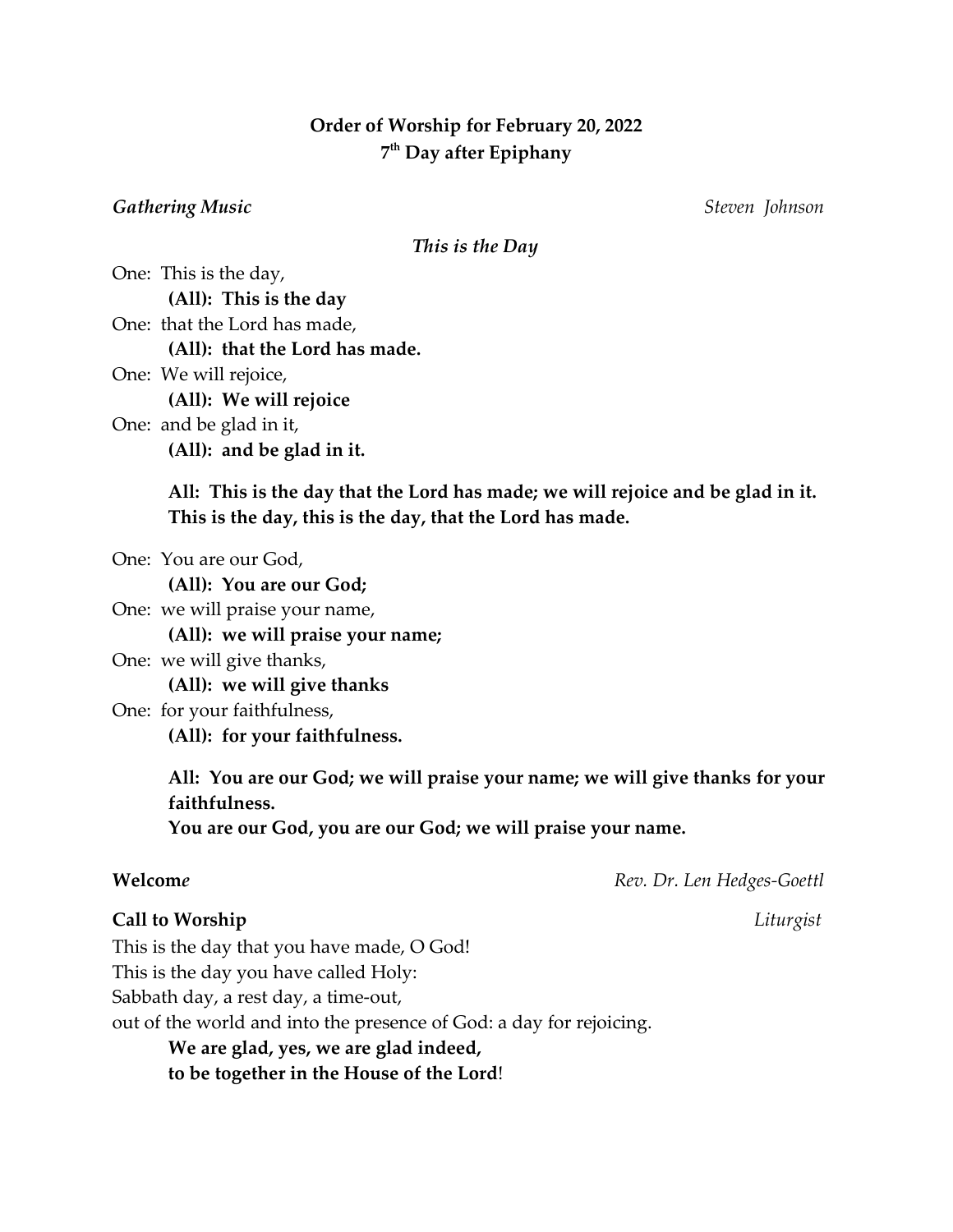Make us glad this morning in the House of the Lord. Remove from us our distractions, our heart-worries, our to-dos and should-haves and all the constant stress & strain. And in its place, O God, give us more of You. Here in your House, our hearts are filled with peace our mouths with laughter, our tongues with shouts of joy.

## **We are glad, yes, we are glad indeed, to be together in the House of the Lord!**

Fill us to brimming and overflowing with the joy of the Lord: A good measure of God, pressed down, shaken together and running over.

**We are glad, yes, we are glad indeed, to be together in the House of the Lord**! Let us sing glad praises to our God!

# *Hymn of Praise: GTG #611*

# *Joyful, Joyful, We Adore Thee*

Joyful, joyful, we adore thee, God of glory, Lord of love! Hearts unfold like flowers before thee, opening to the sun above. Melt the clouds of sin and sadness; drive the dark of doubt away. Giver of immortal gladness, fill us with the light of day.

All thy works with joy surround thee; earth and heaven reflect thy rays; stars and angels sing around thee, center of unbroken praise. Field and forest, vale and mountain, flowery meadow, flashing sea, chanting bird and flowing fountain, call us to rejoice in thee.

Mortals, join the happy chorus which the morning stars began. Love divine is reigning o'er us, joining all in heaven's plan. Ever singing, march we onward, victors in the midst of strife. Joyful music leads us sunward in the triumph song of life.

# **PREPARING FOR THE WORD**

# **Call to confession** *Liturgist*

Together we sing joyous hymns of praise to our God. In so doing, we recognize who God truly is. Together we are called to confess our true selves to God, So that God can transform us in who God desires us to be. Let us pray together this prayer of confession: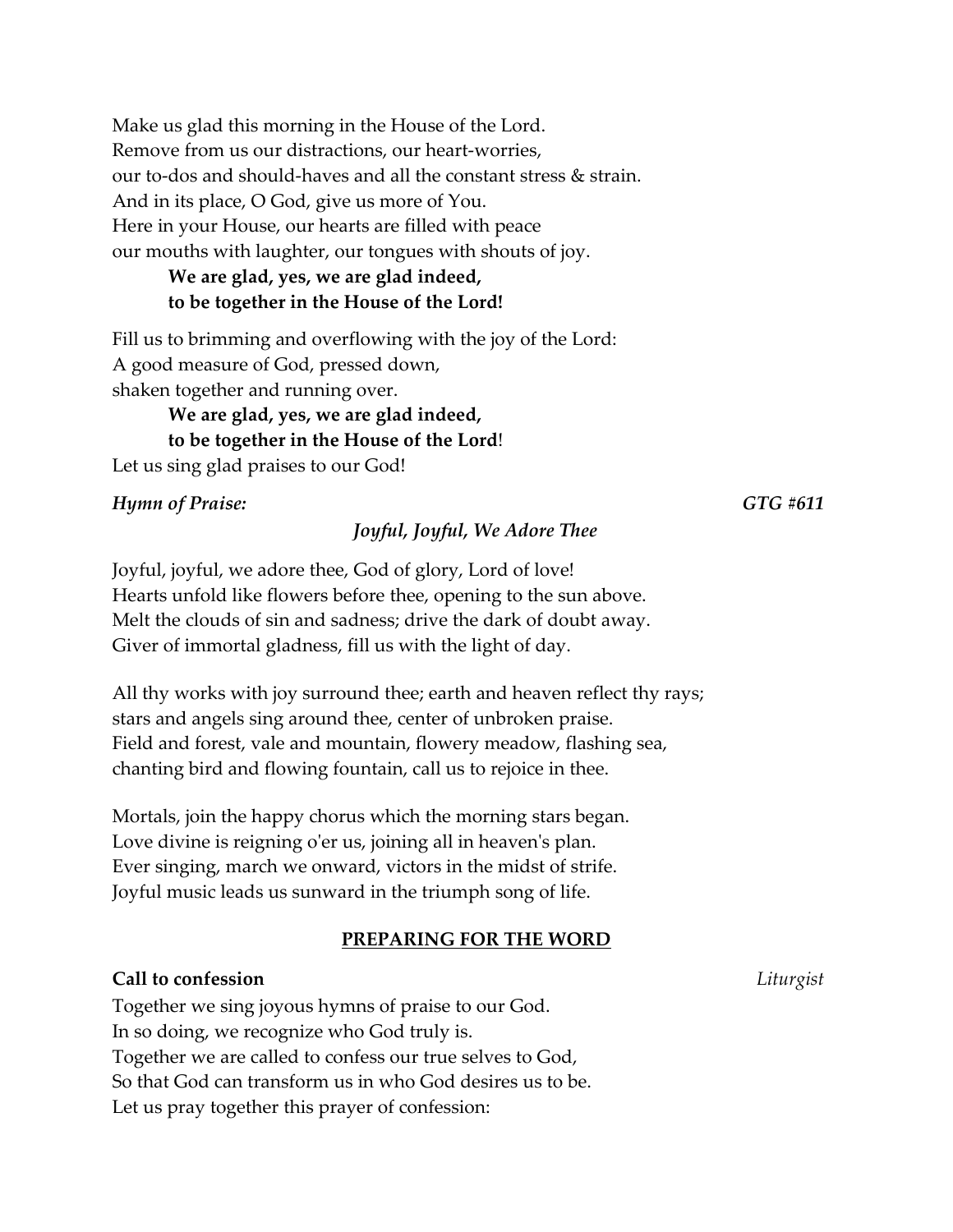**Prayer of confession O Lord we seek your mercy... yet we ourselves look for payback when we are wronged. We think it "only fair" and "what is right" when we retaliate and use harsh words and withdraw from relationship. The forgiveness you offer on our account is larger than we can comprehend, still we withhold forgiveness and carry the grudge over petty items. We are eager to do your judging. And the worst: we conspire our inner thoughts to secure your forgiveness while avoiding honest repentance. Forgive us Lord for the sins we know in our hearts. Save us Lord from the sins we hide.** *(Brief silence for personal, private confession)*

### **Words of forgiveness** *Liturgist*

Family of God, lift up your spirits with thanksgiving to God whose nature is always to have mercy. All who have come clean and sought forgiveness shall never need to revisit old shame again. The untarnished future is God's and it is now offered to you with open hands. **All things have become new!**

**In Jesus Christ we are forgiven!**

#### *Gloria Patri*

**Glory be to the Father and to the Son and to the Holy Ghost, as it was in the beginning, is now and ever shall be, world without end. Amen, amen.**

### **HEARING THE WORD**

**Message for all God's Children:** *Rev. Dr. Len Hedges-Goettl*

**Prayer for Illumination:** *Liturgist*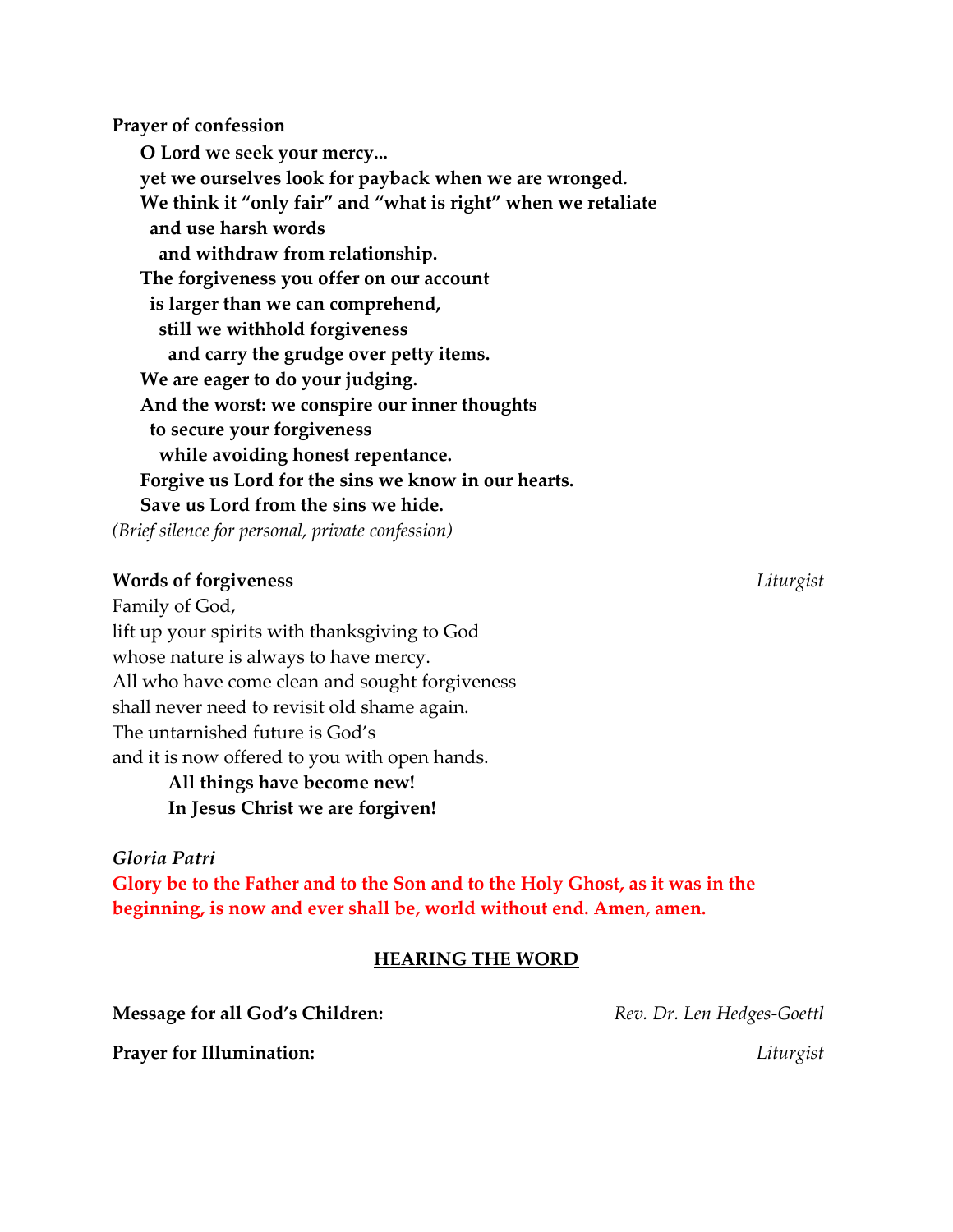Speak to us, Lord. Speak to us in the waiting, the watching, the hoping, the longing, the sorrow, the sighing, the rejoicing. Speak to us by your Word and walk with us until the day of your coming. Amen.

## **Old Testament Lesson:** *Liturgist*

### *Psalm 37:1-12, 41-42*

Do not fret yourself because of evildoers; do not be jealous of those who do wrong. For they shall soon wither like the grass, and like the green grass fade away. Put your trust in the LORD and do good; dwell in the land and feed on its riches.

Take delight in the LORD, and he shall give you your heart's desire.

- Commit your way to the LORD and put your trust in him, and he will bring it to pass.
- He will make your righteousness as clear as the light and your just dealing as the noonday.

Be still before the LORD and wait patiently for him.

Do not fret yourself over the one who prospers, the one who succeeds in evil schemes.

Refrain from anger, leave rage alone; do not fret yourself; it leads only to evil.

For evildoers shall be cut off, but those who wait upon the LORD shall possess the land.

In a little while the wicked shall be no more;

you shall search out their place, but they will not be there.

But the lowly shall possess the land; they will delight in abundance of peace.

But the deliverance of the righteous comes from the LORD;

he is their stronghold in time of trouble.

The LORD will help them and rescue them;

he will rescue them from the wicked and deliver them, because they seek refuge in him.

### *Anthem: On Eagle's Wings*

**New Testament Lesson:** *Rev. Dr. Len Hedges-Goettl* 

## *Luke 6:27-38*

Jesus said, "I say to you that listen, Love your enemies, do good to those who hate you, bless those who curse you, pray for those who abuse you. If anyone strikes you on the cheek, offer the other also; and from anyone who takes away your coat do not withhold even your shirt. Give to everyone who begs from you; and if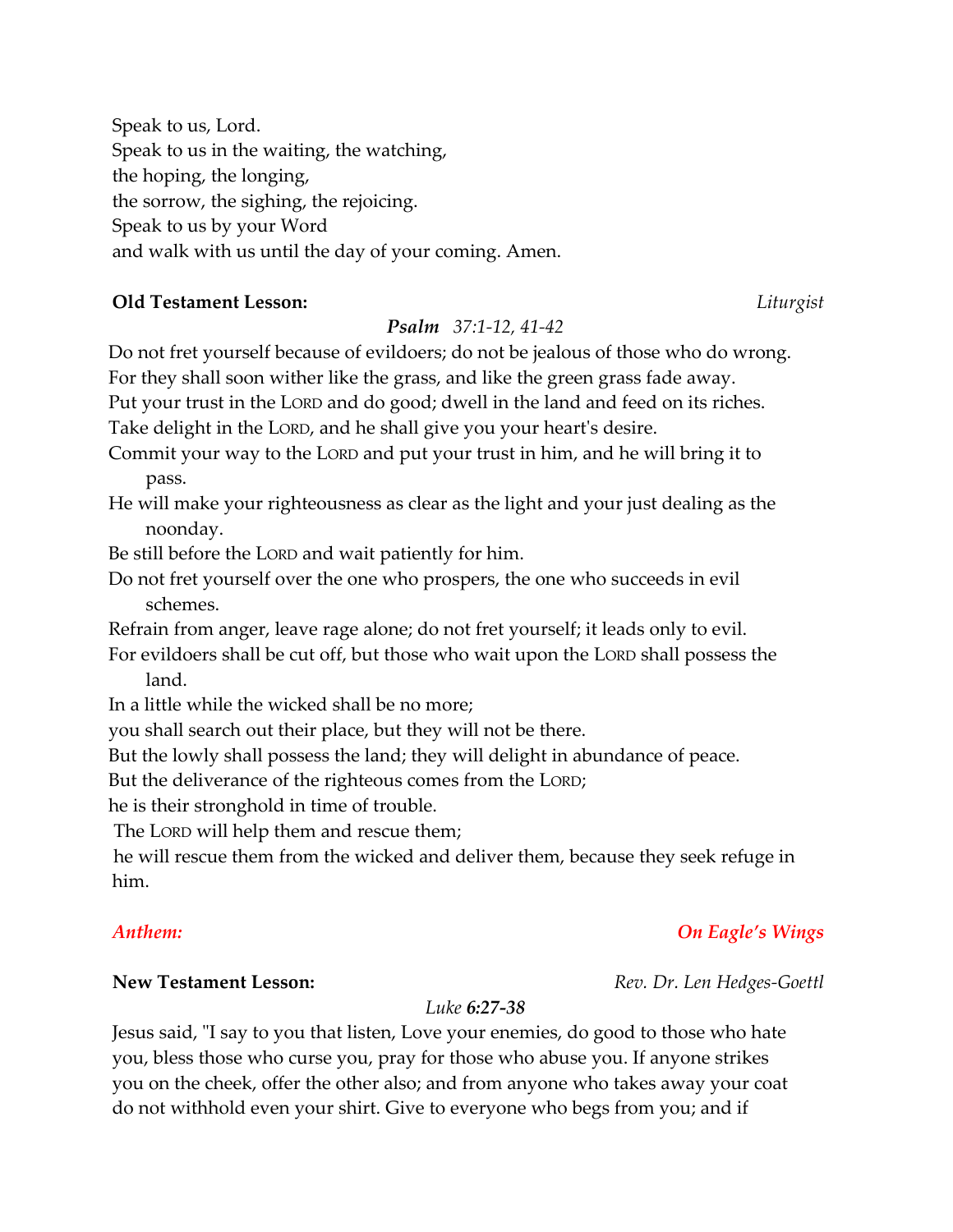anyone takes away your goods, do not ask for them again. Do to others as you would have them do to you.

"If you love those who love you, what credit is that to you? For even sinners love those who love them. If you do good to those who do good to you, what credit is that to you? For even sinners do the same. If you lend to those from whom you hope to receive, what credit is that to you? Even sinners lend to sinners, to receive as much again. But love your enemies, do good, and lend, expecting nothing in return. Your reward will be great, and you will be children of the Most High; for he is kind to the ungrateful and the wicked. Be merciful, just as your Father is merciful.

"Do not judge, and you will not be judged; do not condemn, and you will not be condemned. Forgive, and you will be forgiven; give, and it will be given to you. A good measure, pressed down, shaken together, running over, will be put into your lap; for the measure you give will be the measure you get back."

*Sermon:* Acting Like God's Kingdom Has Already Come*Rev. Dr. Len Hedges-Goettl*

*Hymn: GTG #379*

## *We Shall Overcome*

1 We shall overcome; we shall overcome; we shall overcome someday.

Refrain:

O, deep in my heart I do believe we shall overcome someday!

2 We'll walk hand in hand; we'll walk hand in hand; we'll walk hand in hand someday. [Refrain]

3 We shall live in peace; we shall live in peace; we shall live in peace someday. [Refrain]

4 We are not afraid; we are not afraid; we are not afraid today. [Refrain]

5 God will see us through; God will see us through; God will see us through today.

[Refrain]

# **Choir: O, God, in my heart I give You thanks!! We have overcome today!**

# **RESPONDING TO THE WORD**

## **Invitation to the Offering** *Liturgist*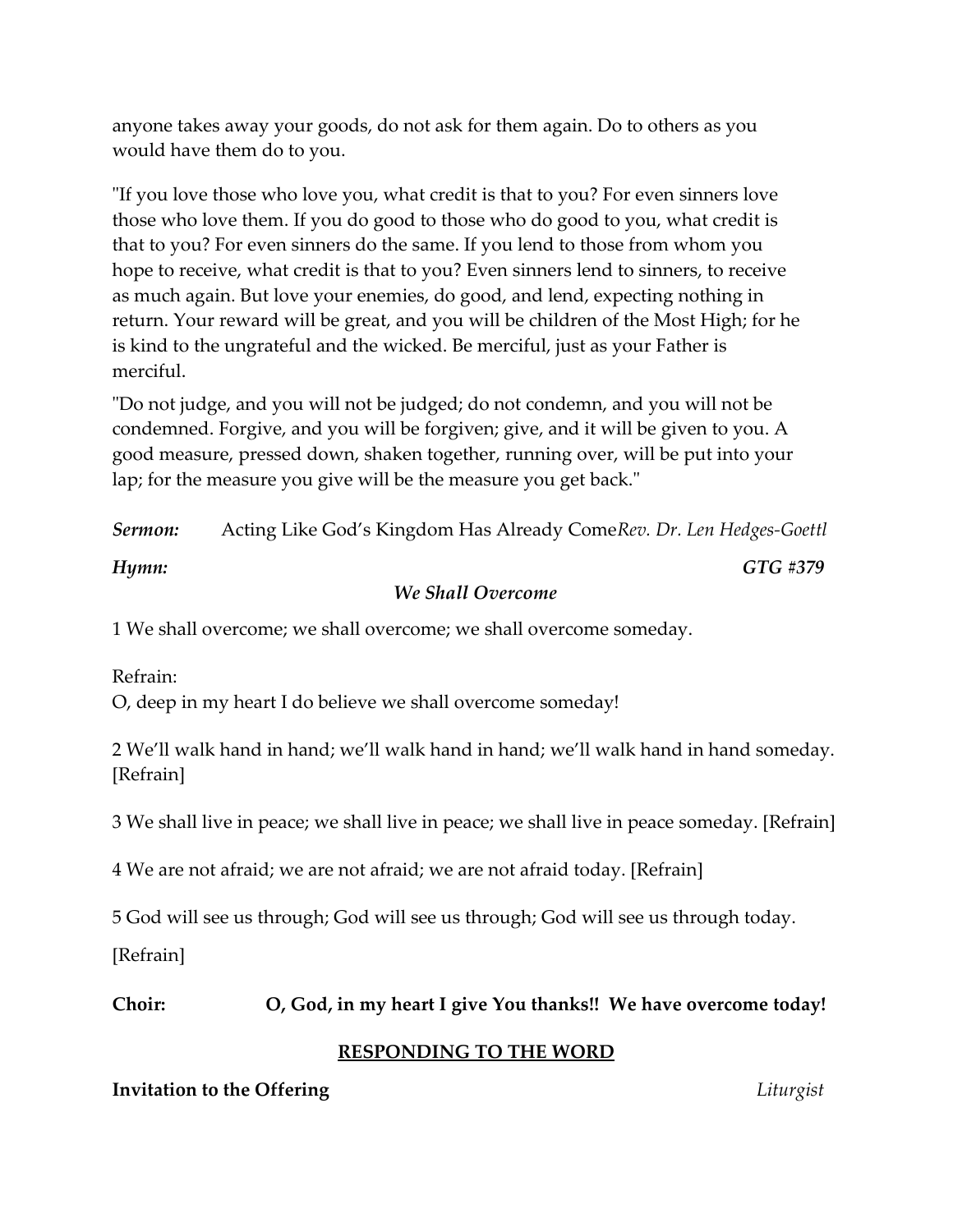Consider the words from Luke's gospel: give, and it will be given to you. A good measure, pressed down, shaken together, running over, will be put into your lap; for the measure you give will be the measure you get back. Lord, accept the offerings we give this day.

## *Doxology*

Praise God from whom all blessings flow; Praise God, all creatures here below: Alleluia! Alleluia! Praise God, the source of all our gifts! Praise Jesus Christ, whose power uplifts! Praise the Spirit, Holy Spirit! Alleluia! Alleluia! Alleluia!

#### **Prayers of the people** *Rev. Dr. Len Hedges-Goettl*

Heavenly Father, when we feel that we have lost direction as a people, or even as a person, help us remember your presence in our wilderness journeys.

Great Deliverer, your steadfast love and wonderful works have spared us of troubles known and unknown, for you are in love with us.

Holy Spirit, help us remember the great work that Christ accomplished for us, which no other person could perform. Help us confess with gladness, "by grace we have been saved."

Lord Jesus Christ, gift of mercy from God the Father, you love us even when we are most unlovable, lost, and afraid. Thank you for your grace.

Lord Jesus Christ, lifted up on the cross like the serpent in the wilderness, lift up our eyes to see you as the Lord and Savior, loving God's whole world.

We bring before you those who suffer, those who lose hope, those who yearn to feel your love.

We bring before you the conflicts: local and global that need your peace that passes understanding.

We bring before you those whom you love with special needs, known to us as family and friends.

The day of the Lord is coming: He abounds in steadfast love.

We remember we are dust and to dust we shall return, but we are your precious dust. So we dare to pray and Jesus taught us:

### **The Lord's Prayer**

### **Affirmation of Faith** *Liturgist*

**I believe in Jesus Christ, God's only Son, our Lord, who was conceived by the Holy Spirit,**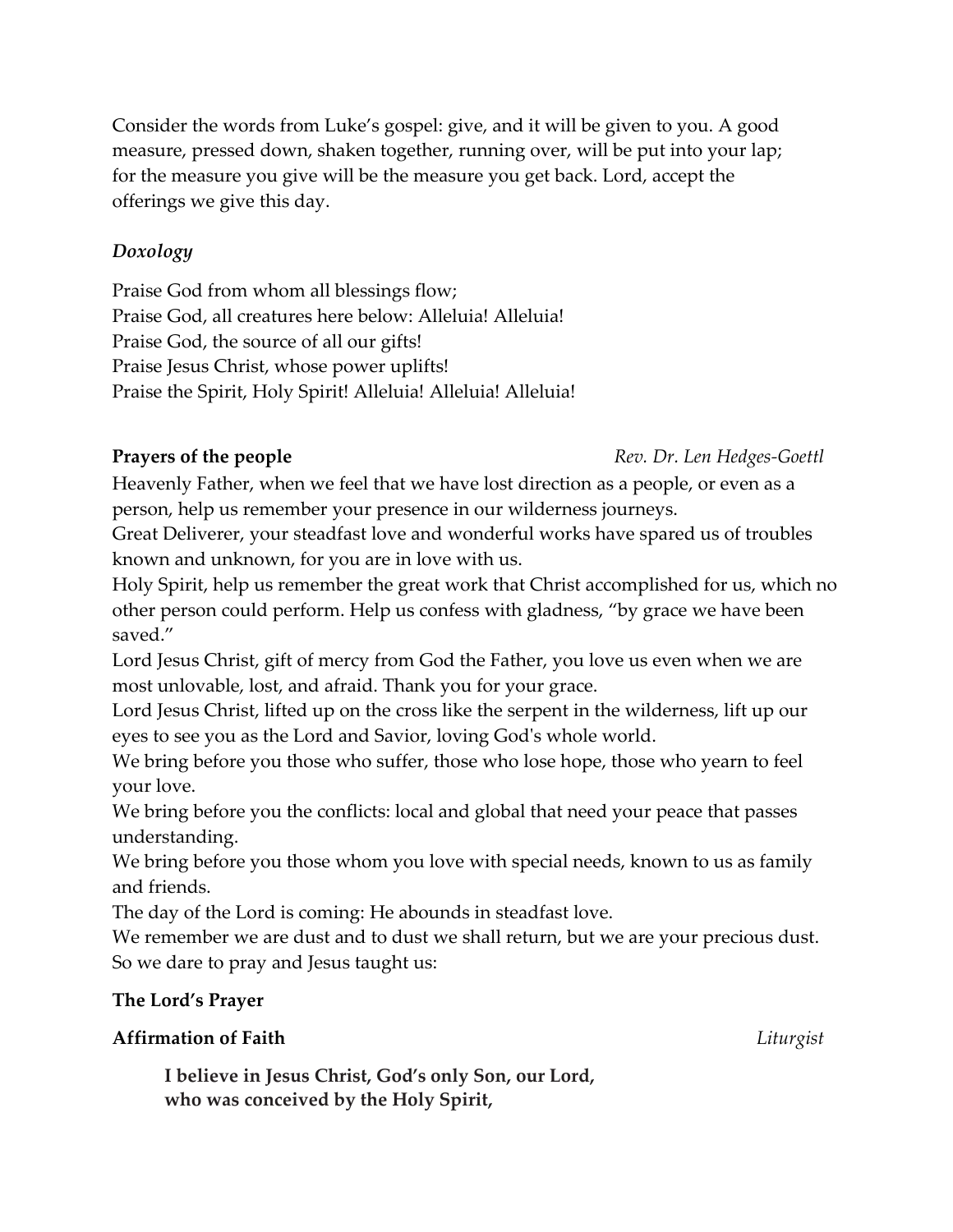**born of the Virgin Mary, suffered under Pontius Pilate, was crucified, died, and was buried; he descended to the dead. On the third day he rose again; he ascended into heaven, he is seated at the right hand of the Father, and he will come to judge the living and the dead. I believe in the Holy Spirit, the holy catholic church, the communion of saints, the forgiveness of sins, the resurrection of the body, and the life everlasting. Amen.**

### **Going forth in Joy!**

#### *Closing Hymn GTG #80*

#### *You Shall Go Out with Joy*

You shall go out with joy and be led forth with peace; The mountains and the hills will break forth before you; There'll be shouts of joy, and all the trees of the field Will clap, will clap their hands.

And all the trees of the field will clap their hands The trees of the field will clap their hands The trees of the field will clap their hands While you go out with joy.

May God, who has begun a good work within you, continue that work until the day when Christ Jesus returns. May your love overflow more and more; may you continue to grow in knowledge and understanding, so that you can clearly discern what really matters, and so that you may stand pure and blameless before God on the day of Christ's return.

The God who calls you is faithful, and God will do it.

*Benediction Rev. Dr. Len Hedges-Goettl*